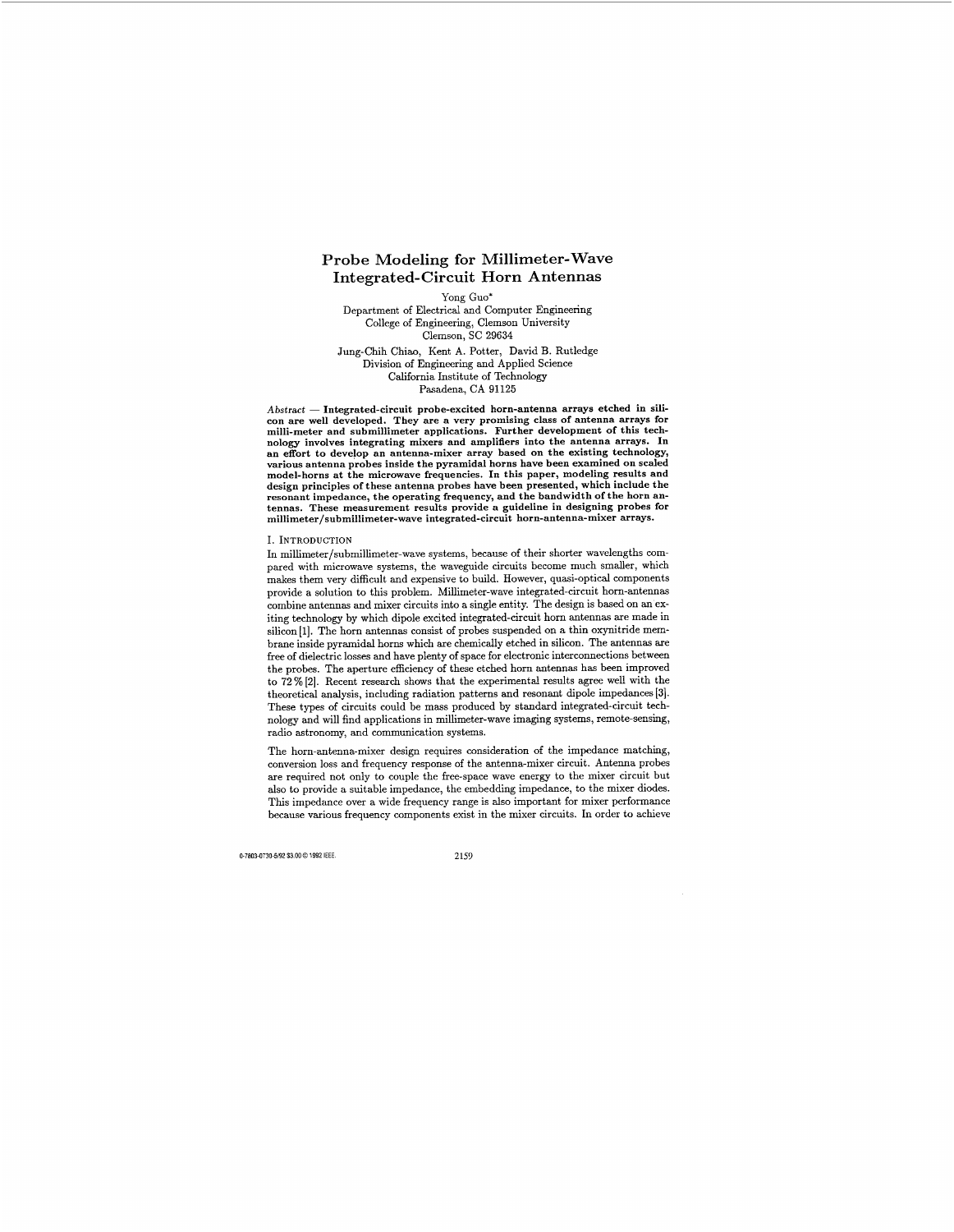an impedance-matched antenna-mixer array, the characteristics of the antenna probes inside the horns must be investigated.

## 11. **PROBE** MODELING

The impedances of various probes were measured in low-frequency model-horns, which were made of two different types. One type was a 3x3 array made of aluminum, and the other type was a half horn made of copper sheet sitting on a big copper-clad circuit board that was used **as** an image plane. The half horn on a ground plane **was** used in order to eliminate difficulties in modeling the transmission line normally used to feed the dipole in a full horn. These two types of modeled horns were used alternatively, depending on the feed location of the probe inside the horn. The modeled design frequency is  $5 \text{ GHz}$ . The horn opening is  $1 \lambda$ , and the probe is placed inside the horn about  $0.37\lambda$  away from the apex. The probe element was soldered to an SMA bulkhead feed-through, which was in turn soldered to the copper surface of the image plane. The thickness of the copper sheet being used to make probes is about 0.13mm and the width of the probe is about I.Omm except for the fan-probe. Measurements were made using **ah HP** 8510 Network Analyzer, which was calibrated to the end of the test-set cable using coax standards. The electrical-delay feature **was** used to effectively remove the line between the test-set cable and the probes. The probe configurations are shown in Figure1 and the measured probe impedance plotted on the Smith chart are illustrated in Figure2.

Frequency Tuning - Figure 1(a) shows a monopole in a full horn. On the Smith chart (Figure 2(a)), the impedance is plotted **as** a function of the monopole length. The resonant resistance of 16  $\Omega$  is achieved at the monopole length of 0.22  $\lambda$ . In comparison,



**Figure 1** Probes inside pyramidal horns; (a) monopole, (b) folded-monopole, (c) half dipole, (d) **half** folded-dipole, (e) fan-probe, **(f)** half loaded-dipole inside a rectangular horn.

2160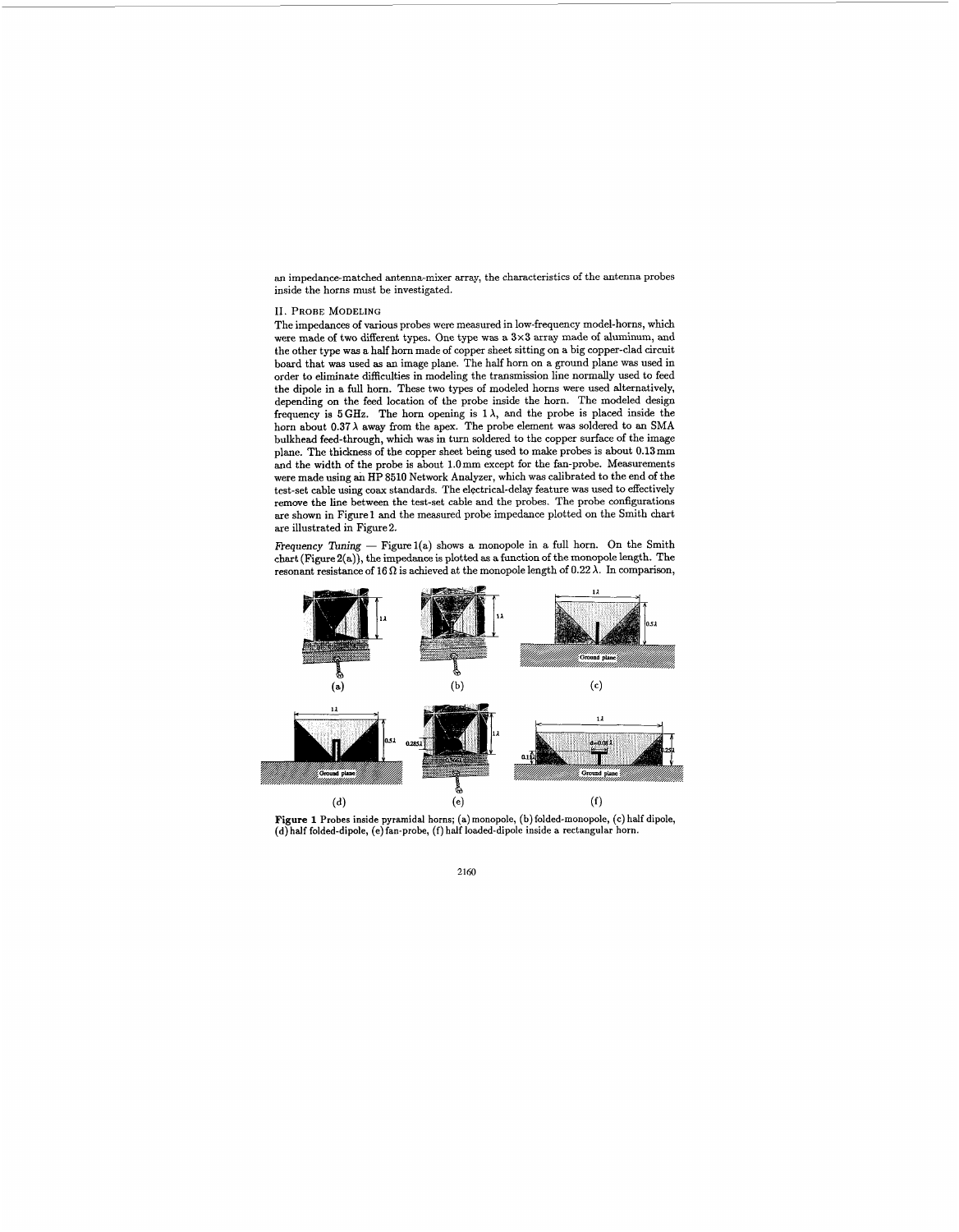the resonant resistance of a lossless monopole on a ground plane in free space is  $25\,\Omega$ for a monopole length of  $0.25 \lambda$ . Figure  $1(c)$  shows a half dipole in a half horn. The impedance is plotted **as** a function of the half-dipole length (Figure2(c)). The resonant resistance is  $25\Omega$  at the half-dipole length of  $0.20\lambda$ . Since the voltage across the half dipole in the half horn is half that in a full horn, the measured impedances are only *half*  of the actual impedances; therefore, for a dipole in a full horn, the resonant resistance is  $50\Omega$  at the full-dipole length of  $0.40\lambda$ . This result was verified by millimeter-wave measurements [2] and theory [3]. This dipole probe also provides a very good matching impedance for the mixer diode pair. In comparison, the resonant resistance of lossless dipole in free space is about  $50 \Omega$  at the dipole length of  $0.50 \lambda$ .

Impedance Tuning  $-$  Figure 1(b) shows a folded monopole in a full horn, with one leg attached to the coax-center-conductor and the other leg grounded to the horn sidewall. The impedance is plotted **as** a function of the monopole-probe length(Figure2(b)). **A**  resonant resistance of  $50 \Omega$  is obtained for a monopole length of  $0.19 \lambda$ . This resistance matches the impedance of two mixer diodes connected in antiparallel. Hence, this folded monopole **is** suitable for LO reception in a fundamentally-pumped antennamixer-array. In free space, however, the resonant resistance of a lossless folded monopole on a ground plane is about  $100 \Omega$  at the folded-monopole-probe length of 0.25  $\lambda$ . Figurel(d) shows a half folded-dipole in a half horn. The impedance is plotted **as**  a function of the half-dipole length (Figure 2(d)). The resonant resistance of 68  $\Omega$  is obtained at the half-dipole-probe length of 0.18A. For the same reason stated above, the resonant resistance of a full folded-dipole in a full horn would be  $136\Omega$  at the full-folded-dipole length of  $0.36\,\lambda,$  compared with  $200\,\Omega$  for a lossless folded dipole in



**Figure 2** The probe impedance plotted on the Smith chart. (a)monopole, (b)folded-**monopole,** *(c)* **half dipole,** (d) **half folded-dipole, (e)fan-probe, (f) half loaded-dipole inside**  a rectangular **horn.** 

**2161**